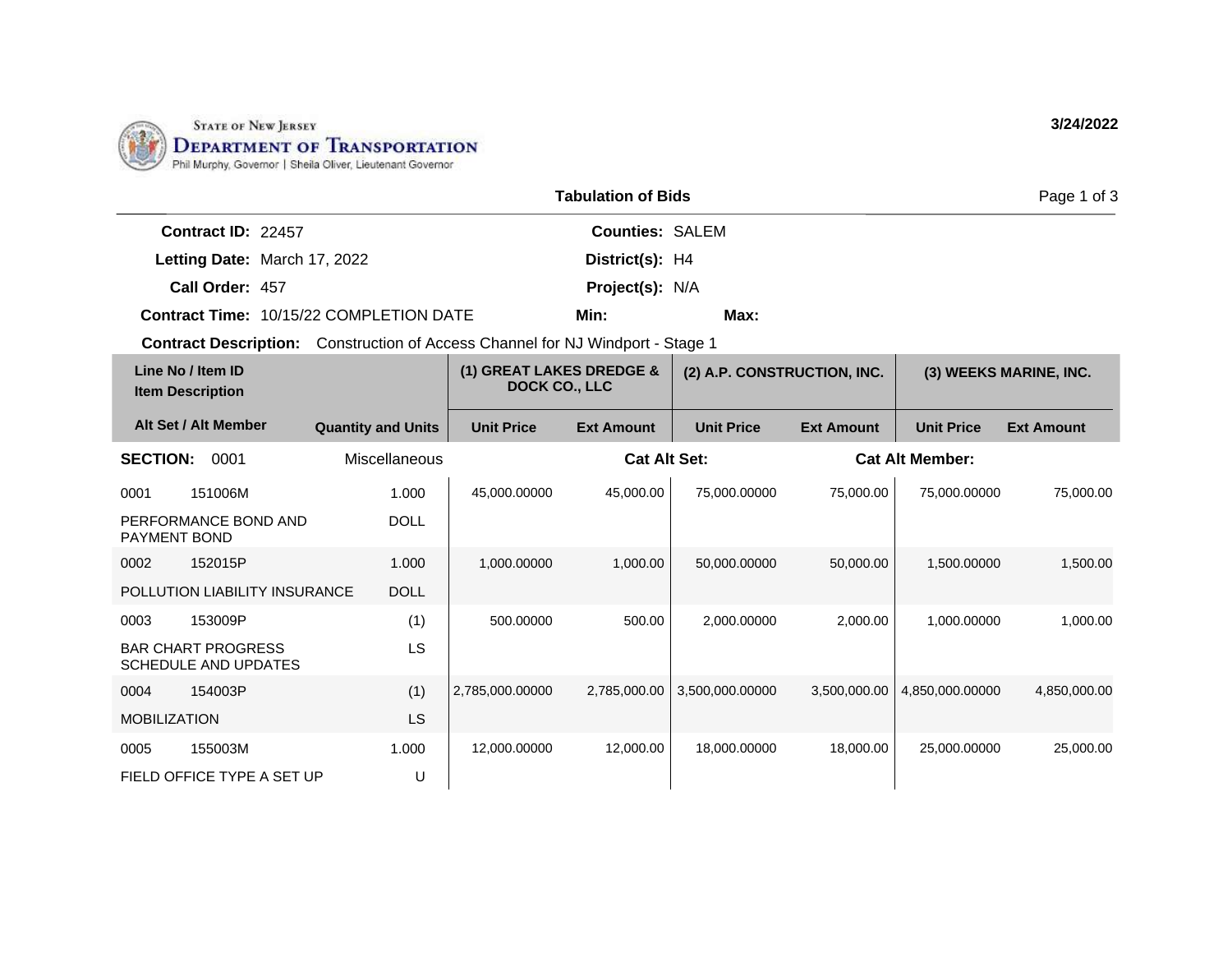

FINAL CLEANUP

LS

|                                                                                       |                           |                                                  | <b>Tabulation of Bids</b> |                             |                   |                        | Page 2 of 3            |
|---------------------------------------------------------------------------------------|---------------------------|--------------------------------------------------|---------------------------|-----------------------------|-------------------|------------------------|------------------------|
| Contract ID: 22457                                                                    |                           |                                                  | <b>Counties: SALEM</b>    |                             |                   |                        |                        |
| Letting Date: March 17, 2022                                                          |                           |                                                  | District(s): H4           |                             |                   |                        |                        |
| Call Order: 457                                                                       |                           |                                                  | Project(s): N/A           |                             |                   |                        |                        |
| Contract Time: 10/15/22 COMPLETION DATE                                               |                           |                                                  | Min:                      | Max:                        |                   |                        |                        |
| <b>Contract Description:</b> Construction of Access Channel for NJ Windport - Stage 1 |                           |                                                  |                           |                             |                   |                        |                        |
| Line No / Item ID<br><b>Item Description</b>                                          |                           | (1) GREAT LAKES DREDGE &<br><b>DOCK CO., LLC</b> |                           | (2) A.P. CONSTRUCTION, INC. |                   |                        | (3) WEEKS MARINE, INC. |
| Alt Set / Alt Member                                                                  | <b>Quantity and Units</b> | <b>Unit Price</b>                                | <b>Ext Amount</b>         | <b>Unit Price</b>           | <b>Ext Amount</b> | <b>Unit Price</b>      | <b>Ext Amount</b>      |
| <b>SECTION:</b><br>0001                                                               | Miscellaneous             |                                                  | <b>Cat Alt Set:</b>       |                             |                   | <b>Cat Alt Member:</b> |                        |
| 155021M<br>0006                                                                       | 5.000                     | 500.00000                                        | 2,500.00                  | 50,000.00000                | 250,000.00        | 800.00000              | 4,000.00               |
| FIELD OFFICE TYPE A<br><b>MAINTENANCE</b>                                             | <b>MO</b>                 |                                                  |                           |                             |                   |                        |                        |
| 157004M<br>0007                                                                       | 1.000                     | 1,000.00000                                      | 1,000.00                  | 100.00000                   | 100.00            | 2,500.00000            | 2,500.00               |
| <b>CONSTRUCTION LAYOUT</b>                                                            | <b>DOLL</b>               |                                                  |                           |                             |                   |                        |                        |
| 158072M<br>0008                                                                       | 2.000                     | 1,000.00000                                      | 2,000.00                  | 1,500.00000                 | 3,000.00          | 2,000.00000            | 4,000.00               |
| OIL ONLY EMERGENCY SPILL KIT,<br>TYPE 1                                               | U                         |                                                  |                           |                             |                   |                        |                        |
| 159018M<br>0009                                                                       | 2.000                     | 500.00000                                        | 1,000.00                  | 3,000.00000                 | 6,000.00          | 2,500.00000            | 5,000.00               |
| CONSTRUCTION IDENTIFICATION<br>SIGN, 6' X 12'                                         | U                         |                                                  |                           |                             |                   |                        |                        |
| 161003P<br>0010                                                                       | (1)                       | 5,000.00000                                      | 5,000.00                  | 1,530,000.00000             | 1,530,000.00      | 15,000.00000           | 15,000.00              |

**3/24/2022**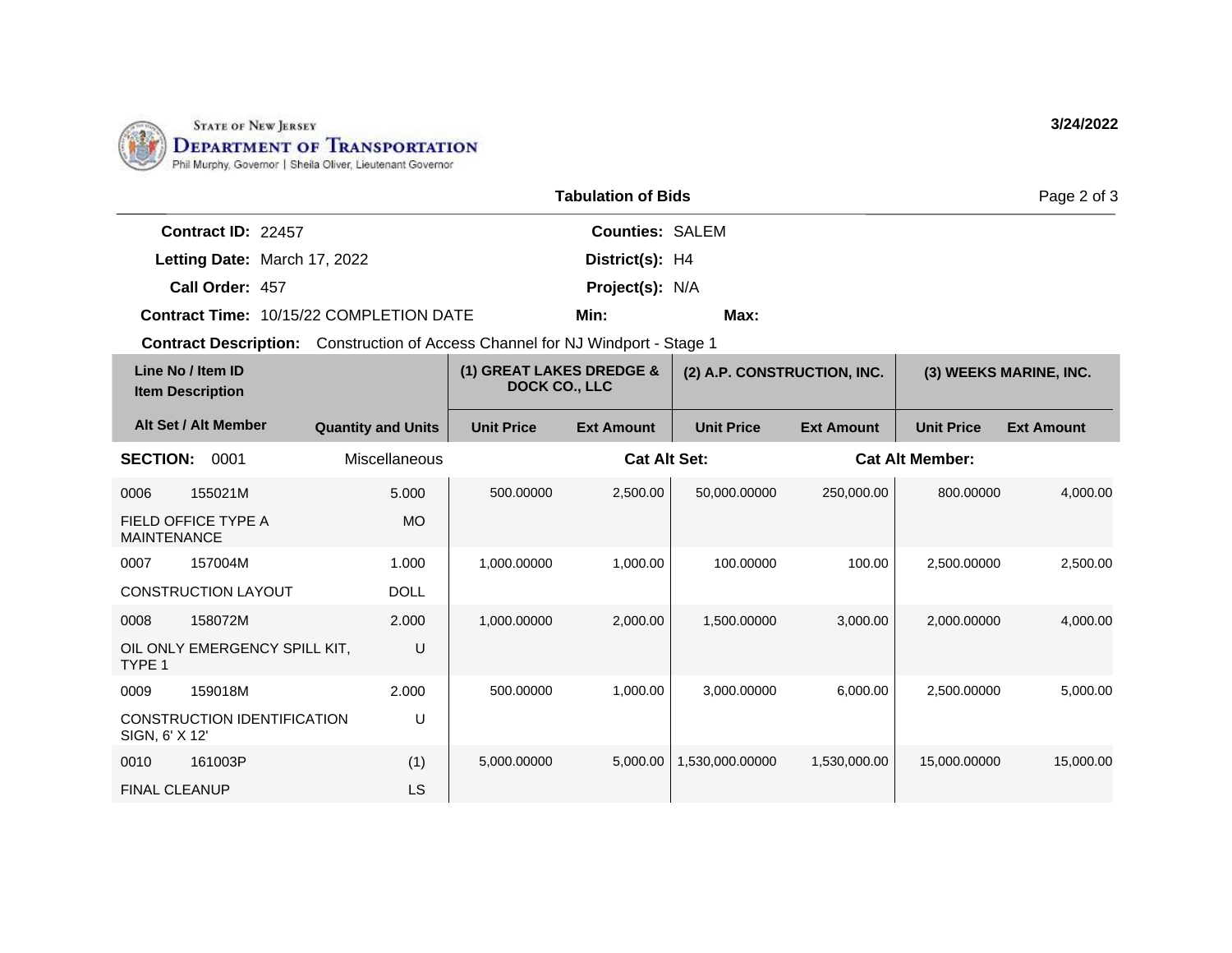

|                                                                                       |                              |                                                  | <b>Tabulation of Bids</b> |                                               |                             |                   | Page 3 of 3            |
|---------------------------------------------------------------------------------------|------------------------------|--------------------------------------------------|---------------------------|-----------------------------------------------|-----------------------------|-------------------|------------------------|
| Contract ID: 22457                                                                    |                              |                                                  | <b>Counties: SALEM</b>    |                                               |                             |                   |                        |
| Letting Date: March 17, 2022                                                          |                              |                                                  | District(s): H4           |                                               |                             |                   |                        |
| Call Order: 457                                                                       |                              |                                                  | Project(s): N/A           |                                               |                             |                   |                        |
| Contract Time: 10/15/22 COMPLETION DATE                                               |                              |                                                  | Min:                      | Max:                                          |                             |                   |                        |
| <b>Contract Description:</b> Construction of Access Channel for NJ Windport - Stage 1 |                              |                                                  |                           |                                               |                             |                   |                        |
| Line No / Item ID<br><b>Item Description</b>                                          |                              | (1) GREAT LAKES DREDGE &<br><b>DOCK CO., LLC</b> |                           |                                               | (2) A.P. CONSTRUCTION, INC. |                   | (3) WEEKS MARINE, INC. |
| Alt Set / Alt Member                                                                  | <b>Quantity and Units</b>    | <b>Unit Price</b>                                | <b>Ext Amount</b>         | <b>Unit Price</b>                             | <b>Ext Amount</b>           | <b>Unit Price</b> | <b>Ext Amount</b>      |
| <b>SECTION:</b><br>0001                                                               | Miscellaneous                |                                                  |                           | <b>Cat Alt Set:</b><br><b>Cat Alt Member:</b> |                             |                   |                        |
| 201003P<br>0011                                                                       | (1)                          | 5,000.00000                                      | 5,000.00                  | 5,900.00000                                   | 5,900.00                    | 50,000.00000      | 50,000.00              |
| <b>CLEARING SITE</b>                                                                  | LS                           |                                                  |                           |                                               |                             |                   |                        |
| 202041M<br>0012                                                                       | 850,000.000                  | 4.90000                                          | 4,165,000.00              | 8.10000                                       | 6,885,000.00                | 19.00000          | 16,150,000.00          |
| DREDGING, TRANSPORT AND<br>PLACEMENT TO CDF                                           | <b>CY</b>                    |                                                  |                           |                                               |                             |                   |                        |
| <b>Section Totals:</b>                                                                |                              |                                                  | \$7,025,000.00            |                                               | \$12,325,000.00             |                   | \$21,183,000.00        |
|                                                                                       | <b>Contract Totals</b>       |                                                  | \$7,025,000.00            |                                               | \$12,325,000.00             |                   | \$21,183,000.00        |
|                                                                                       | <b>Cost Plus Time Totals</b> |                                                  | \$7,025,000.00            |                                               | \$12,325,000.00             |                   | 21,183,000.00          |
| () indicates item is bid as Lump Sum                                                  |                              |                                                  |                           |                                               |                             |                   |                        |